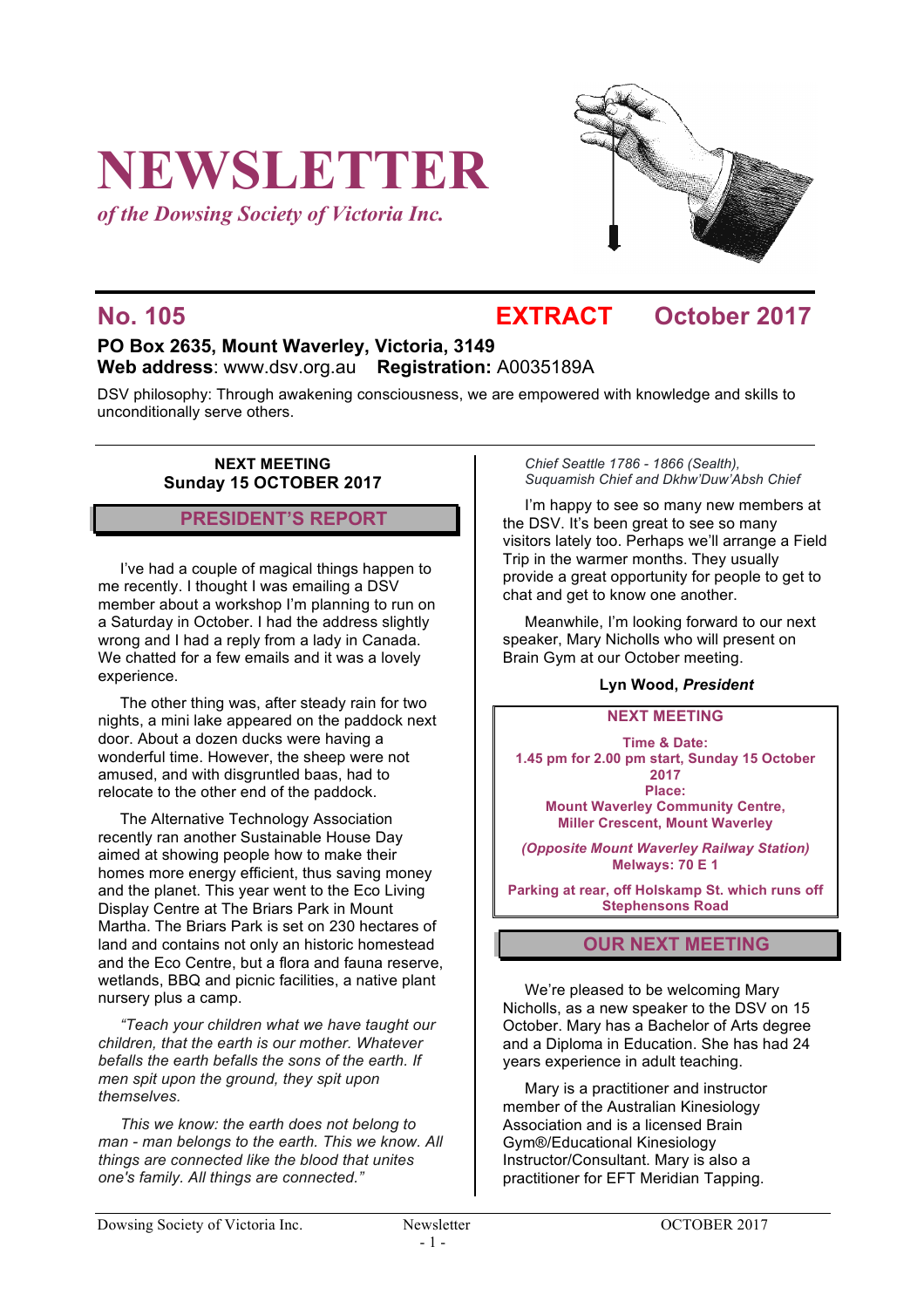

Erika Soul spoke at our last meeting in August. She is a Transformational Energy Healing practitioner with many spiritual healing tools and therapies gathered over many years.

Erika spoke at length about the Energy Dowsing she uses for money, abundance and prosperity. She set the intention to deliberately create her presentation with the help of Divine energy and abundance in the moment during her talk. Erika also shared details about many of the resources available from her *'Money Miracles'* website page.





### **Integrated** effective healing

• Dowsing • Tapping • Hypnotherapy

**Heather Wilks** heather@ohnaturale.com 0414836654

### **ASTROLOGICAL MOON CALENDARS**

Thanks to DSV member Susane Starc, the 2018 Astrological Calendars with the Moon Planting Guide will be available for purchase through the DSV again this year at our next meeting on 19 November – our price, just \$12.

These delightful posters are always popular. Great to keep or to give as a gift. Please indicate your interest at the next meeting on 15 October. Stocks will be limited, so first in first served.





## **Gently Does It Lyn Wood**

Phone: 0409 839 581 or 8759 3182 Email: lyn.wood@optusnet.com.au

· Reiki Workshops

- Crystal Heart Reiki/
- Sekh'm Healing
- · Blue Moon Aromatherapy
- · Ear Candling
- · Property Dowsing
- · Oh! Naturale Skin & Haircare · Pendulum Workshops · Super Concentrates
- household products

### **RELIEF BREATHING**

1. Think of a situation in your life that has been getting you down.

2. Imagine wearing a hot, heavy, clammy suit of armour. Feel it beginning to weigh your shoulders down, compressing and restricting your entire body.

3. Now, imagine easily removing the armour and enjoy breathing a huge sigh of relief.

4. For the next minute or so, breathe each breath as if it is your first breath free of the burdensome weight of armour. Enjoy it.

5. Check back. Chances are, it no longer feels as though you have a burden. You may even find yourself with new insights and a renewed sense of energy and vigour.